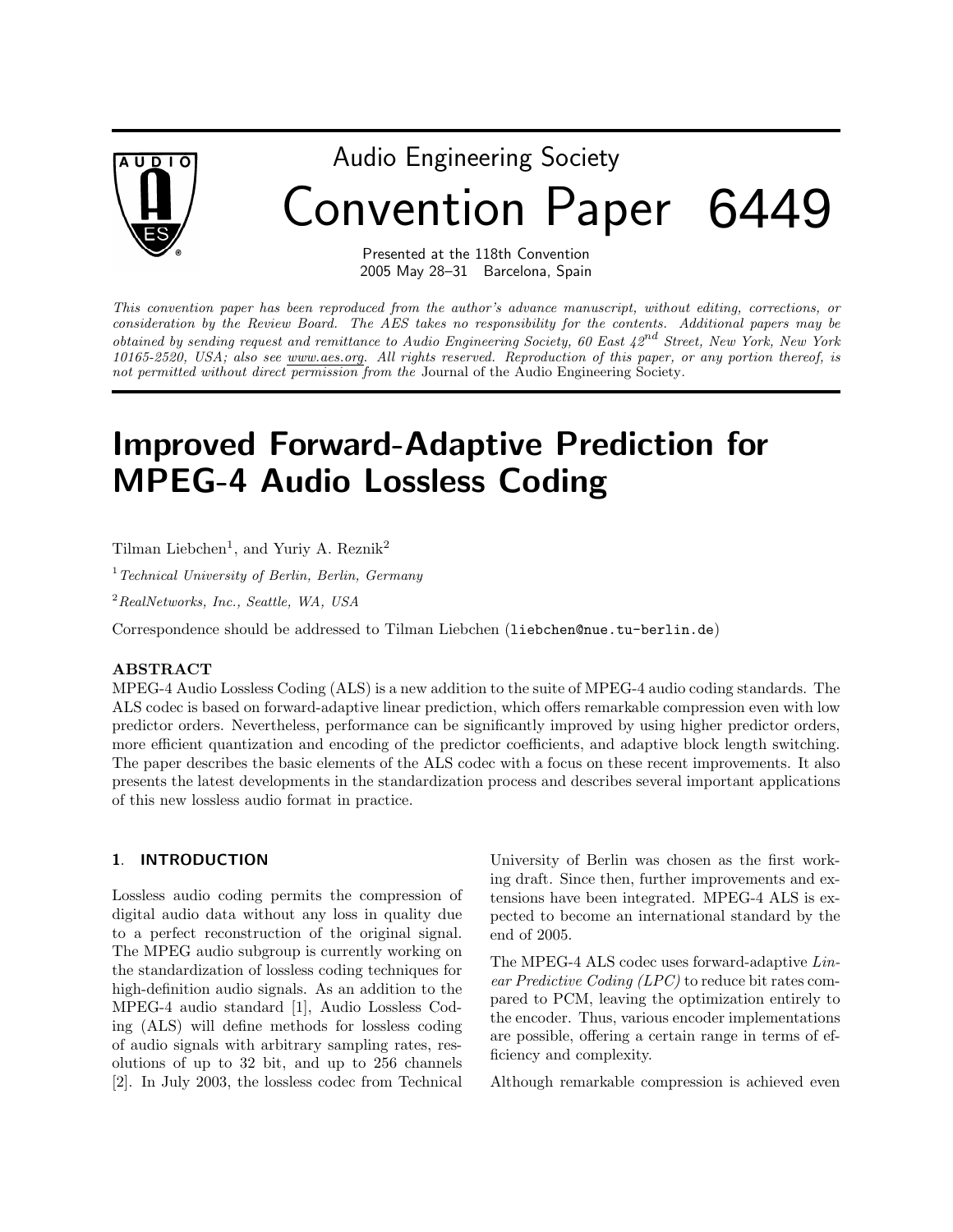

Fig. 1: MPEG-4 ALS encoder

for low predictor orders, still better compression becomes possible using high-order prediction. In this case, more efficient coding of the predictor coefficients is necessary in order to limit the amount of side information. This is achieved by applying a non-linear compander to the most important coefficients, followed by linear quantization and entropy coding of the quantized values. In addition, adaptive block length switching is used to account for changing signal statistics. As a result, compression ratios are comparable to the best high-order backwardadaptive prediction schemes, but with a significantly less complex decoder, and maintaining full random access to arbitrary parts of the encoded signal.

The paper constitutes an update of previous publications on MPEG-4 ALS [3][4][5]. The following chapters will provide a more detailed description of the codec. Following an overview of the codec structure in section 2, section 3 puts the main focus on linear prediction together with block switching and random access. Section 4 illustrates methods for joint channel coding, and section 5 describes the entropy coding scheme for the prediction residual. Coding results for a variety of audio material (including high-resolution and multichannel) are given in section 6, while section 7 provides a discussion of application scenarios for lossless audio coding in general and MPEG-4 ALS in particular.

# 2. STRUCTURE OF THE CODEC

In most lossy MPEG coding standards, only the decoder is specified in detail. However, a lossless coding scheme usually requires the specification of some (but not all) encoder portions. Since the encoding process has to be perfectly reversible without loss of information, several parts of both encoder and decoder have to be implemented in a deterministic way.

This section gives an overview of the basic encoder and decoder functionality.

# 2.1. Encoder

The MPEG-4 ALS encoder consists of several basic elements. Figure 1 shows the typical processing for one input channel of audio data.

A buffer stores one block of input samples, and an optimum set of parcor coefficients is calculated for each block. The number of coefficients, i.e. the order of the predictor, can be adaptively chosen as well. The quantized parcor values are entropy coded for transmission, and converted to LPC coefficients for the prediction filter which calculates the prediction residual. The residual is entropy coded using different entropy codes. The indices of the chosen codes have to be transmitted as side information. Finally, a multiplexing unit combines coded residual, code indices, predictor coefficients and other additional information to form the compressed bitstream. The encoder also provides a CRC checksum, which is supplied mainly for the decoder to verify the decoded data. On the encoder side, the CRC can be used to ensure that the compressed data is losslessly decodable.

Additional encoder options comprise block length switching (section 3.4), random access (section 3.5) and joint channel coding (section 4). The encoder may use these options to offer several compression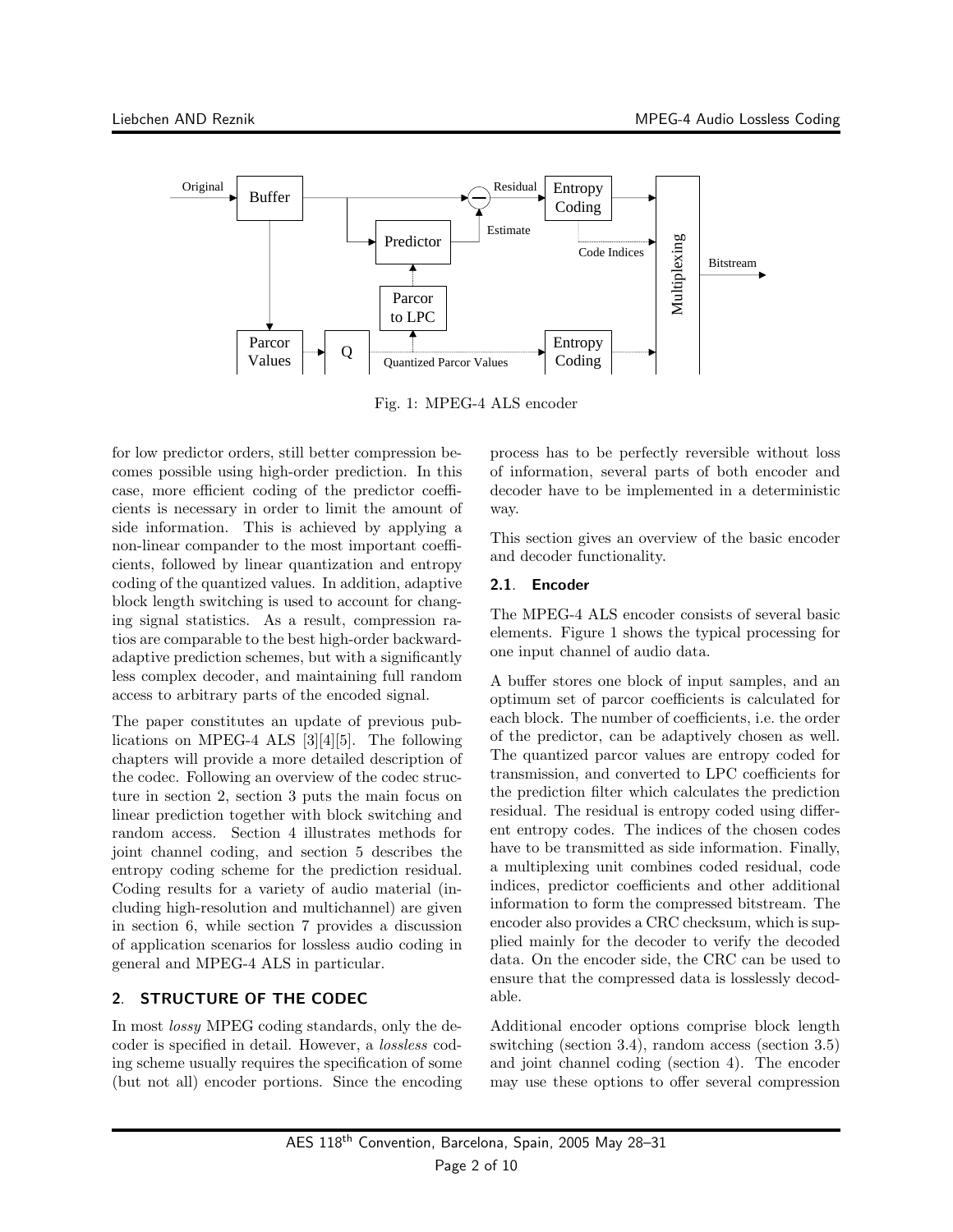

Fig. 2: MPEG-4 ALS decoder

levels with different complexities. The basic version of the encoder uses a fixed block length. Optionally, the encoder can switch between different block lengths to adapt to stationary regions as well as to transient segments of the audio signal. The codec allows random access in defined intervals down to some milliseconds, depending on the block length. Furthermore, joint channel coding is used to exploit dependencies between channels of stereo or multichannel signals. This can be achieved by coding the difference between two channels in those segments where this difference can be coded more efficiently than one of the original channels.

The entropy coding part of the prediction residual (section 5) provides two alternative coding techniques with different complexities. Besides lowcomplexity yet efficient Golomb-Rice coding, the BGMC arithmetic coding scheme offers even better compression at the expense of a slightly increased complexity.

Furthermore, MPEG-4 ALS will also offer efficient compression of floating-point audio data in the 32 bit IEEE format [6]. This codec extension employs an algorithm that basically splits the floating-point signal into a truncated integer signal and a difference signal which contains the remaining fractional part. The integer signal is then compressed using the normal encoding scheme for PCM signals, while the difference signal is coded separately. A detailed description of the floating-point extension can be found in [7].

# 2.2. Decoder

The MPEG-4 ALS decoder (Figure 2) is significantly less complex than the encoder, since no adaptation has to be carried out. The decoder merely decodes the entropy coded residual and the parcor values, converts them into LPC coefficients, and applies the inverse prediction filter to calculate the lossless reconstruction signal.

The computational effort of the decoder mainly depends on the predictor orders chosen by the encoder. Since the average order is typically well below the maximum order, prediction with greater maximum orders does not necessarily lead to a significant increase of decoder complexity. In most cases, realtime decoding is possible even on low-end systems.

# 3. LINEAR PREDICTION

Linear prediction is used in many applications for speech and audio signal processing. In the following, only FIR predictors are considered.

# 3.1. Prediction with FIR Filters

The current sample of a time-discrete signal  $x(n)$  can be approximately predicted from previous samples  $x(n - k)$ . The prediction is given by

$$
\hat{x}(n) = \sum_{k=1}^{K} h_k \cdot x(n-k), \qquad (1)
$$

where  $K$  is the order of the predictor. If the predicted samples are close to the original samples, the residual

$$
e(n) = x(n) - \hat{x}(n)
$$
 (2)

has a smaller variance than  $x(n)$  itself, hence  $e(n)$ can be encoded more efficiently.

The procedure of estimating the predictor coefficients from a segment of input samples, prior to filtering that segment, is referred to as forward adaptation. In that case, the coefficients have to be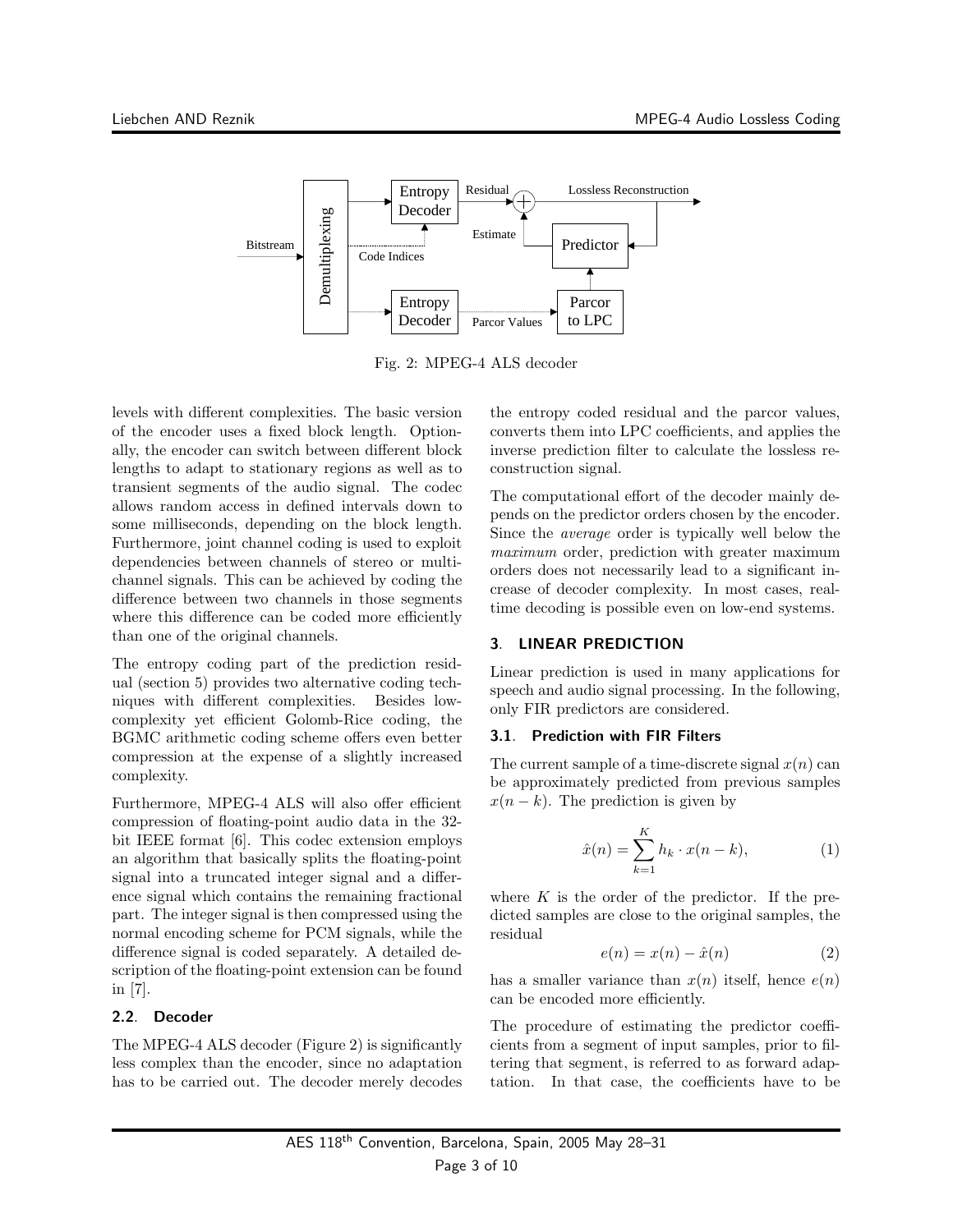transmitted. If the coefficients are estimated from previously processed segments or samples, e.g. from the residual, we speak of backward adaptation. This procedure has the advantage that no transmission of the coefficients is needed, since the data required to estimate the coefficients is available to the decoder as well [8].

Forward-adaptive prediction with orders around 10 is widely used in speech coding, and can be employed for lossless audio coding as well [9][10]. The maximum order of most forward-adaptive lossless prediction schemes is still rather small, e.g.  $K = 32$  [11]. An exception is the special 1-bit lossless codec for the Super Audio CD, which uses predictor orders of up to 128 [12].

On the other hand, backward-adaptive FIR filters with some hundred coefficients are commonly used in many areas, e.g. channel equalization and echo cancellation [13]. Most systems are based on the LMS algorithm or a variation thereof, which has also been proposed for lossless audio coding [14][15][16]. Such LMS-based coding schemes with high orders are applicable since the predictor coefficients do not have to be transmitted as side information, thus their number does not contribute to the data rate. However, backward-adaptive codecs have the drawback that the adaptation has to be carried out both in the encoder and the decoder, making the decoder significantly more complex than in the forward-adaptive case.

#### 3.2. Forward-Adaptive Prediction

In forward-adaptive linear prediction, the optimal predictor coefficients  $h_k$  (in terms of a minimized variance of the residual) are usually estimated for each block by the autocorrelation method or the covariance method [17]. The autocorrelation method, using the Levinson-Durbin algorithm, has the additional advantage of providing a simple means to iteratively adapt the order of the predictor [9]. Furthermore, the algorithm inherently calculates the corresponding parcor coefficients as well.

Another crucial point in forward-adaptive prediction is to determine a suitable predictor order. Increasing the order decreases the variance of the prediction error, which leads to a smaller bit rate  $R_e$  for the residual. On the other hand, the bit rate  $R_c$  for the predictor coefficients will rise with the number of coefficients to be transmitted. Thus, the task is to find the optimum order which minimizes the total bit rate. This can be expressed by minimizing

$$
R_{total}(K) = R_e(K) + R_c(K)
$$
 (3)

with respect to the prediction order  $K$ . As the prediction gain rises monotonically with higher orders,  $R_e$  decreases with K. On the other hand  $R_c$  rises monotonically with  $K$ , since an increasing number of coefficients have to be transmitted.

The search for the optimum order can be carried out efficiently by the Levinson-Durbin algorithm, which determines recursively all predictors with increasing order. For each order, a complete set of predictor coefficients is calculated. Moreover, the variance  $\sigma_e^2$ of the corresponding residual can be derived, resulting in an estimate of the expected bit rate for the residual. Together with the bit rate for the coefficients, the total bit rate can be determined in each iteration, i.e. for each predictor order. The optimum order is found at the point where the total bit rate no longer decreases.

While it is obvious from Eq. (3) that the coefficient bit rate has a direct effect on the total bit rate, a slower increase of  $R_c$  also allows to shift the minimum of  $R_{total}$  to higher orders (where  $R_e$  is smaller as well), which would lead to better compression. Hence, efficient though accurate quantization of the predictor coefficients plays an important role in achieving maximum compression.

# 3.3. Quantization of Predictor Coefficients

Direct quantization of the predictor coefficients  $h_k$  is not very efficient for transmission, since even small quantization errors may result in large deviations from the desired spectral characteristics of the optimum prediction filter [8]. For this reason, the quantization of predictor coefficients in MPEG-4 ALS is based on the parcor (reflection) coefficients  $r_k$ , which can be calculated by means of the Levinson-Durbin algorithm. In that case, the resulting values are restricted to the interval  $[-1, 1]$ . Although parcor coefficients are less sensitive to quantization, they are still too sensitive when their magnitude is close to unity. The first two parcor coefficients  $r_1$  and  $r_2$  are typically very close to  $-1$  and  $+1$ , respectively, while the remaining coefficients  $r_k, k > 2$ , usually have smaller magnitudes. The distributions of the first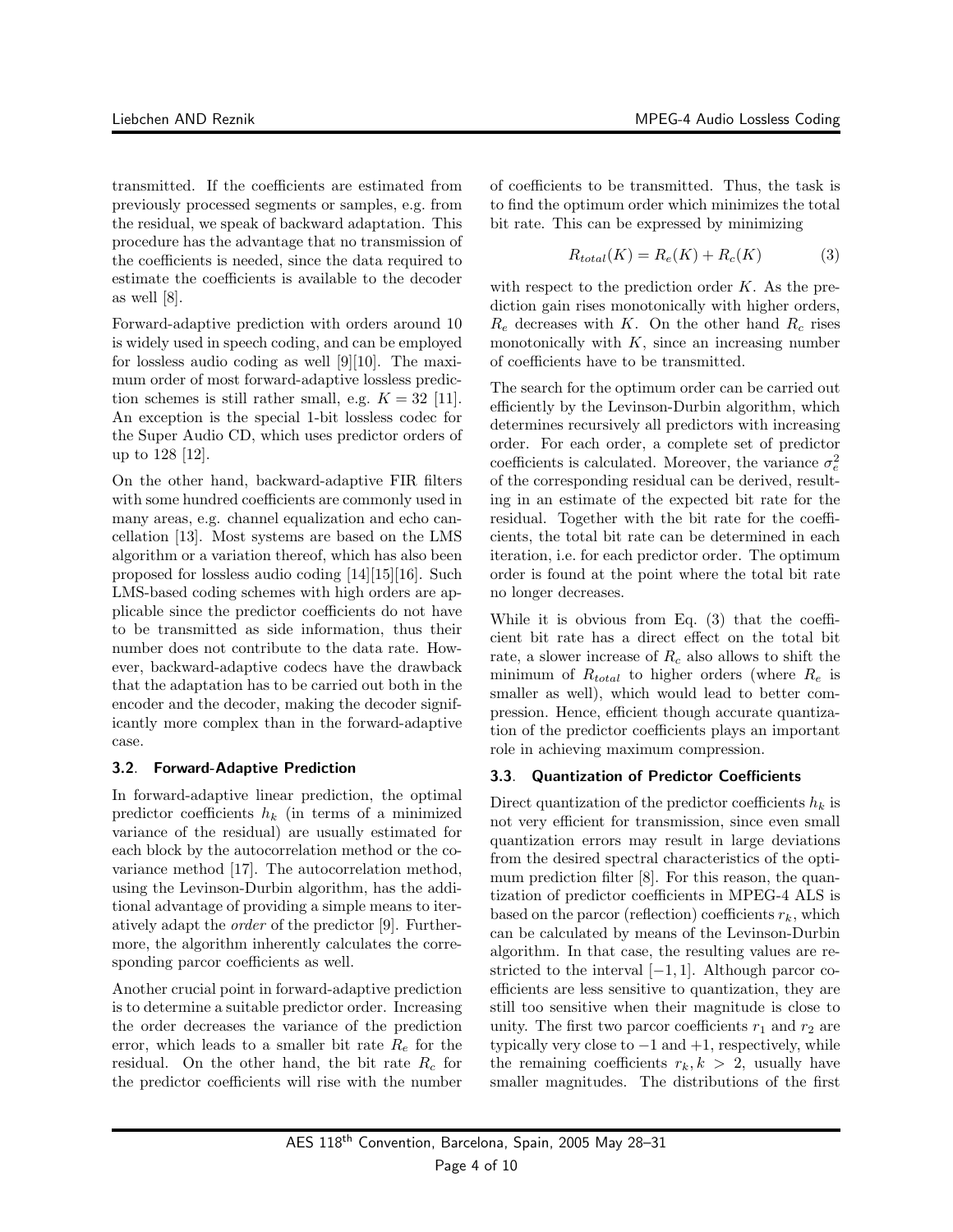coefficients are very different, but high-order coefficents tend to converge to a zero-mean gaussian-like distribution (Figure 3).



Fig. 3: Measured distributions of parcor coefficients  $r_1 \ldots r_6$ , for 48 kHz, 16-bit audio material.

Therefore, only the first two coefficients are companded based on the following function:

$$
C(r) = -1 + \sqrt{2}\sqrt{r+1}
$$
 (4)

This compander results in a significantly finer resolution at  $r_1 \rightarrow -1$ , whereas  $-C(-r_2)$  can be used to provide a finer resolution at  $r_2 \rightarrow +1$  (see Figure 4).

However, in order to simplify computation,  $+C(-r_2)$  is actually used for the second coefficient, leading to an opposite sign of the companded value. The two companded coefficients are then quantized using a simple 7-bit uniform quantizer. This results in the following values:

$$
a_1 = \left[ 64 \left( -1 + \sqrt{2} \sqrt{r_1 + 1} \right) \right] \tag{5}
$$

$$
a_2 = \left[ 64 \left( -1 + \sqrt{2} \sqrt{-r_2 + 1} \right) \right] \tag{6}
$$

The remaining coefficients  $r_k, k > 2$  are not companded but simply quantized using a 7-bit uniform quantizer again:

$$
a_k = \lfloor 64r_k \rfloor \tag{7}
$$

In all cases the resulting quantized values  $a_k$  are restricted to the range  $[-64, +63]$ . These quantized



Fig. 4: Compander functions  $C(r)$  and  $-C(-r)$ .

coefficients are re-centered around their most probable values, and then encoded using Golomb-Rice codes. As a result, the average bit rate of the encoded parcor coefficients can be reduced to approximately 4 bits/coefficient, without noticeable degration of the spectral characteristics. Thus, it is possible to employ very high orders up to  $K = 1023$ , preferably in conjunction with large block lengths (see section 3.4).

However, the direct form predictor filter uses predictor coefficients  $h_k$  according to Eq. (1). In order to employ identical coefficients in the encoder and the decoder, these  $h_k$  values have to be derived from the quantized  $a_k$  values in both cases (see Figures 1) and 2). While it is up to the encoder how to determine a set of suitable parcor coefficients, MPEG-4 ALS specifies an integer-arithmetic function for conversion between quantized values  $a_k$  and direct predictor coefficients  $h_k$  which ensures their identical reconstruction in both encoder and decoder.

#### 3.4. Block Length Switching

The basic version of the encoder uses one sample block per channel in each frame. The frame length can initially be adjusted to the sampling rate of the input signal, e.g. 2048 for 48 kHz or 4096 for 96 kHz (approximately 43 ms in each case).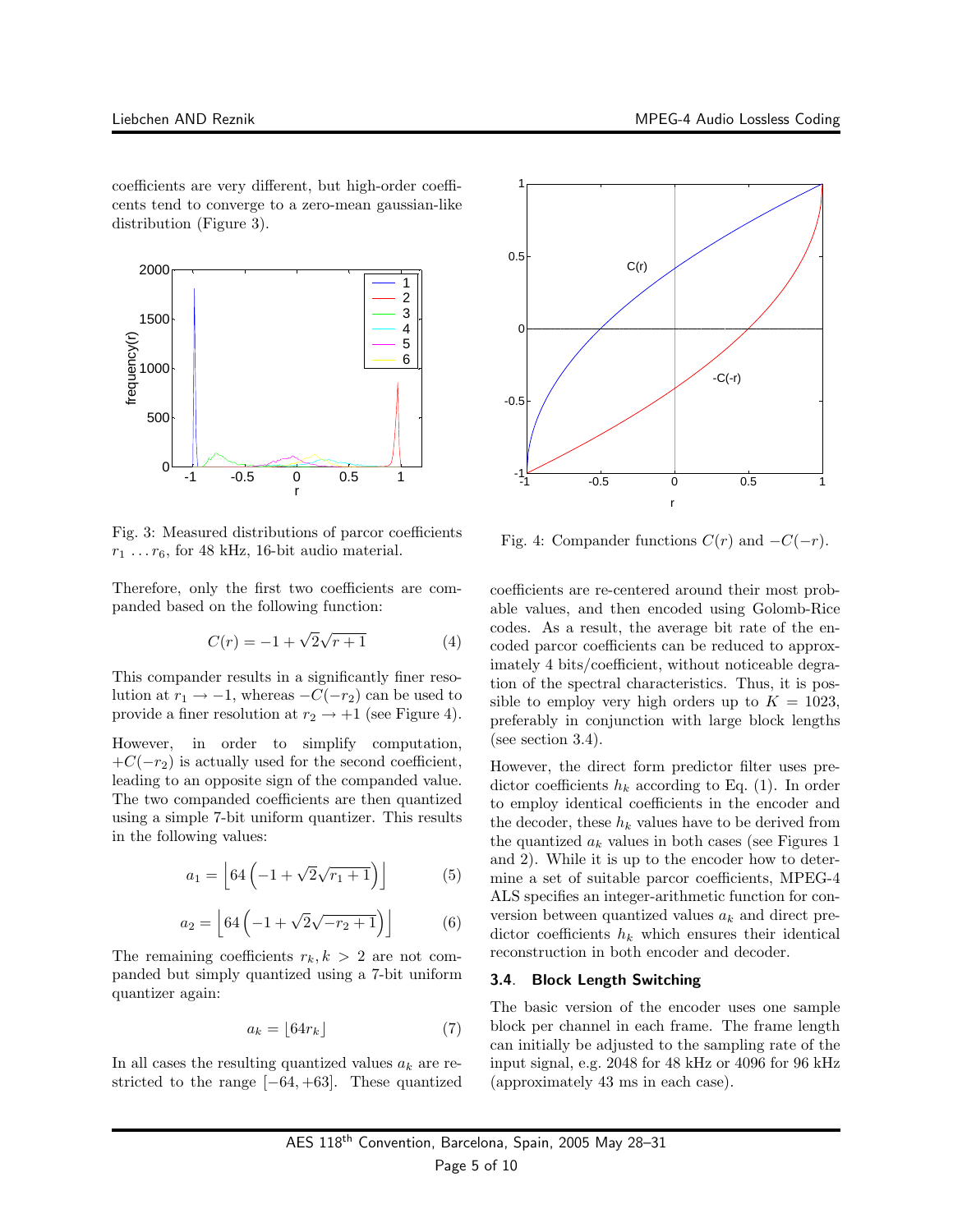While the frame length is constant for one input file, optional block length switching enables a subdivision of a frame into shorter blocks in order to adapt to transient segments of the audio signal. Previous versions of the MPEG-4 ALS codec [5] already included a simple block switching mechanism which allowed to encode each frame of  $N$  samples using either one full length block  $(N_B = N)$  or four blocks of length  $N_B = N/4$ . Meanwhile, an improved and more flexible block switching scheme was designed, and each frame of length N can be hierarchically subdivided into up to 32 blocks. Arbitrary combinations of blocks with  $N_B = N$ ,  $N/2$ ,  $N/4$ ,  $N/8$ ,  $N/16$ , and  $N/32$  are possible within a frame, as long as each block results from a subdivision of a superordinate block of double length. Therefore, a partition into  $N/4 + N/4 + N/2$  is possible, whereas a partition into  $N/4 + N/2 + N/4$  is not (Figure 5).

| N   |     |             |     |     |     |  |  |  |
|-----|-----|-------------|-----|-----|-----|--|--|--|
| N/2 |     |             |     | N/4 | N/4 |  |  |  |
| N/4 |     |             | N/4 | N/2 |     |  |  |  |
| N/4 |     | ${\bf N}/8$ | N/8 | N/4 | N/4 |  |  |  |
| N/4 |     | N/2         |     | N/4 |     |  |  |  |
| N/8 | N/4 |             | N/8 | N/4 | N/4 |  |  |  |

Fig. 5: Block switching examples. The last two partitions are not allowed due to the positions of the shaded blocks.

Block length switching allows the use of both very short and very long blocks within the same audio signal. For stationary segments, long blocks with high predictor orders may be chosen, while for transient segments short blocks with lower orders are more convenient. As the maximum block length is bounded by the frame length, the latter has to be chosen such that a reasonable range of block lengths is covered. For instance, a frame length of  $N = 8192$ enables blocks with lengths  $N_B = 8192, 4096, 2048,$ 1024, 512, and 256.

The choice of a suitable block partition is entirely left to the encoder, and thus not further specified by MPEG. Possible methods may range from evaluating of the signal statistics to exhaustive search

algorithms. The actual partition has to be transmitted as side information, which takes at most 32 bits per frame. Since the decoder still has to process the same number of samples per frame, block switching enables significantly improved compression without increasing the decoder complexity.

#### 3.5. Random Access

Random access stands for fast access to any part of the encoded audio signal without costly decoding of previous parts. It is an important feature for applications that employ seeking, editing, or streaming of the compressed data.

In order to enable random access, the encoder has to insert frames that can be decoded without decoding previous frames. In those random access frames, no samples from previous frames may be used for prediction. The distance between random access frames can be chosen from 255 to one frame. Depending on frame length and sampling rate, random access down to some milliseconds is possible.

However, prediction at the beginning of random access frames still constitutes a problem. A conventional  $K$ -th order predictor would normally need  $K$ samples from the previous frame in order the predict the current frame's first sample. Since samples from previous frames may not be used, the encoder has either to assume zeros, or to transmit the first K original samples directly, starting the predition at position  $K + 1$ .

As a result, compression at the beginning of random access frames would be poor. In order to minimize this problem, the MPEG-4 ALS codec uses progressive prediction [18], which makes use of as many available samples as possible. While it is of course not feasible to predict the first sample of a random access frame, we can use first-order prediction for the second sample, second-order prediction for the third sample, and so forth, until the samples from position  $K + 1$  on are predicted using the full K-th order predictor. Since the predictor coefficients  $h_k$ are calculated recursively from the quantized parcor coefficients  $a_k$  anyway, it is possible to calculate each coefficient set from orders  $1$  to  $K$  without additional costs.

In the case of 500 ms random access intervals, this scheme produces an absolute overhead of only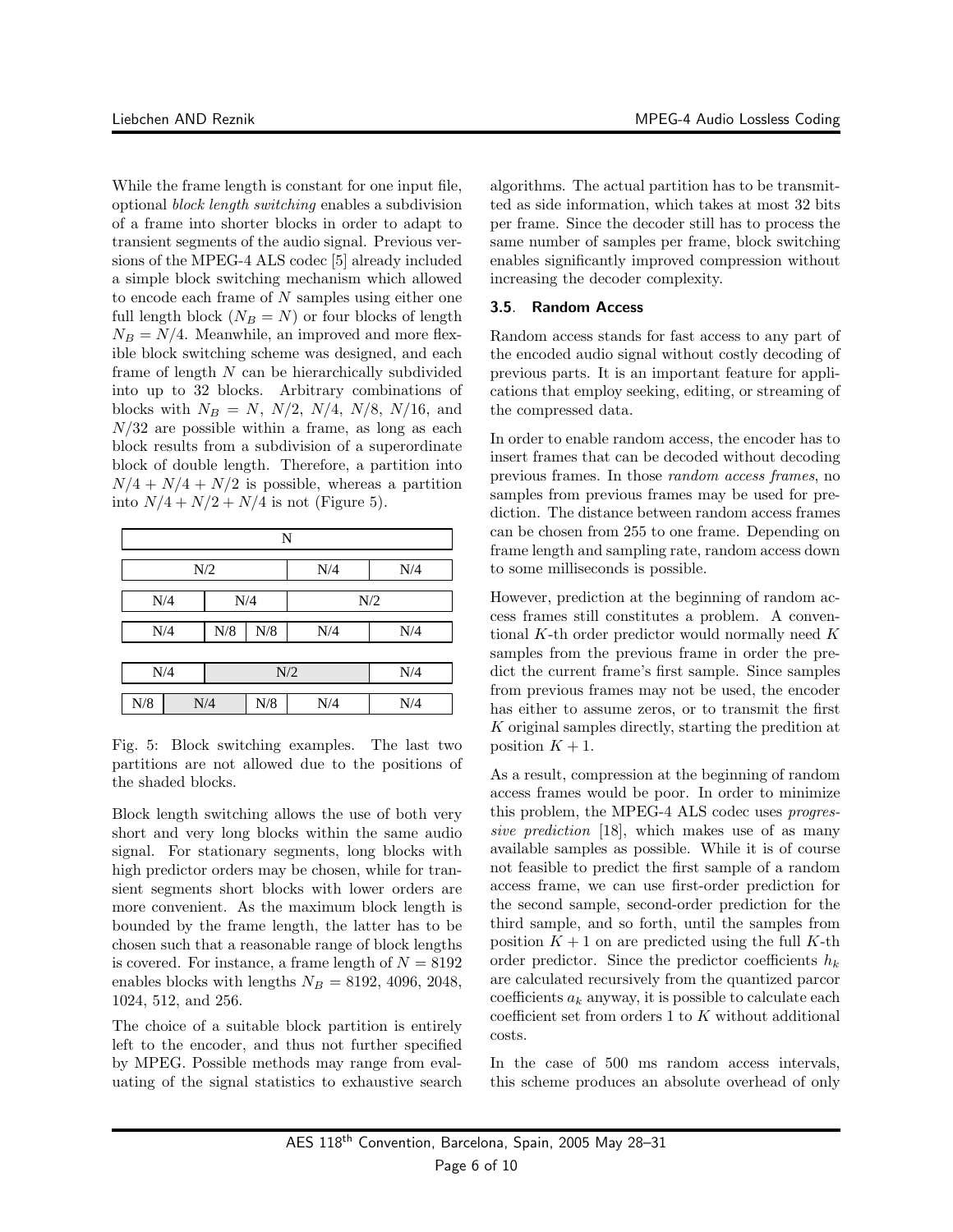0.01-0.02% compared to continuous prediction without random access.

# 4. JOINT CHANNEL CODING

Joint channel coding can be used to exploit dependencies between the two channels of a stereo signal, or between any two channels of a multi-channel signal. While it is straightforward to process two channels  $x_1(n)$  and  $x_2(n)$  independently, a simple way to exploit dependencies between these channels is to encode the difference signal

$$
d(n) = x_2(n) - x_1(n) \tag{8}
$$

instead of  $x_1(n)$  or  $x_2(n)$ . Switching between  $x_1(n)$ ,  $x_2(n)$  and  $d(n)$  in each block can be carried out by comparison of the individual signals, depending on which two signals can be coded most efficiently (see Figure 6). Such prediction with switched difference coding is beneficial in cases where two channels are very similar. In the case of multi-channel material, the channels can be rearranged by the encoder in order to assign suitable channel pairs.



Fig. 6: Switched difference coding (LPC - prediction, EC - entropy coding).

Besides simple difference coding, MPEG-4 ALS also supports a more complex scheme for exploiting interchannel redundancy between arbitrary channels of multichannel signals [2].

#### 5. ENTROPY CODING OF THE RESIDUAL

In simple mode, the residual values  $e(n)$  are entropy coded using Rice codes. For each block, either all values can be encoded using the same Rice code, or the block can be further divided into four parts,

each encoded with a different Rice code. The indices of the applied codes have to be transmitted, as shown in Figure 1. Since there are different ways to determine the optimal Rice code for a given set of data, it is up to the encoder to select suitable codes depending on the statistics of the residual.

Alternatively, the encoder can use a more complex and efficient coding scheme called BGMC (Block Gilbert-Moore Codes). In BGMC mode, the encoding of residuals is accomplished by splitting the distribution in two categories (Figure 7): Residuals that belong to a central region of the distribution,  $|e(n)| < e_{\text{max}}$ , and ones that belong to its tails. The residuals in tails are simply re-centered (i.e. for  $e(n) > e_{\text{max}}$  we have  $e_t(n) = e(n) - e_{\text{max}}$  and encoded using Rice codes as described earlier. However, to encode residuals in the center of the distribution, the BGMC encoder splits them into LSB and MSB components first, then it encodes MSBs using block Gilbert-Moore (arithmetic) codes, and finally it transmits LSBs using direct fixed-lengths codes. Both parameters  $e_{\text{max}}$  and the number of directly transmitted LSBs are selected such that they only slightly affect the coding efficiency of this scheme, while making it significantly less complex.



Fig. 7: Partition of the residual distribution.

A more detailed description of the entropy coding schemes used in MPEG-4 ALS is given in [3] and [19].

#### 6. COMPRESSION RESULTS

In the following, the MPEG-4 ALS codec [20] is compared with two of the most popular programs for lossless audio compression: The open-source codec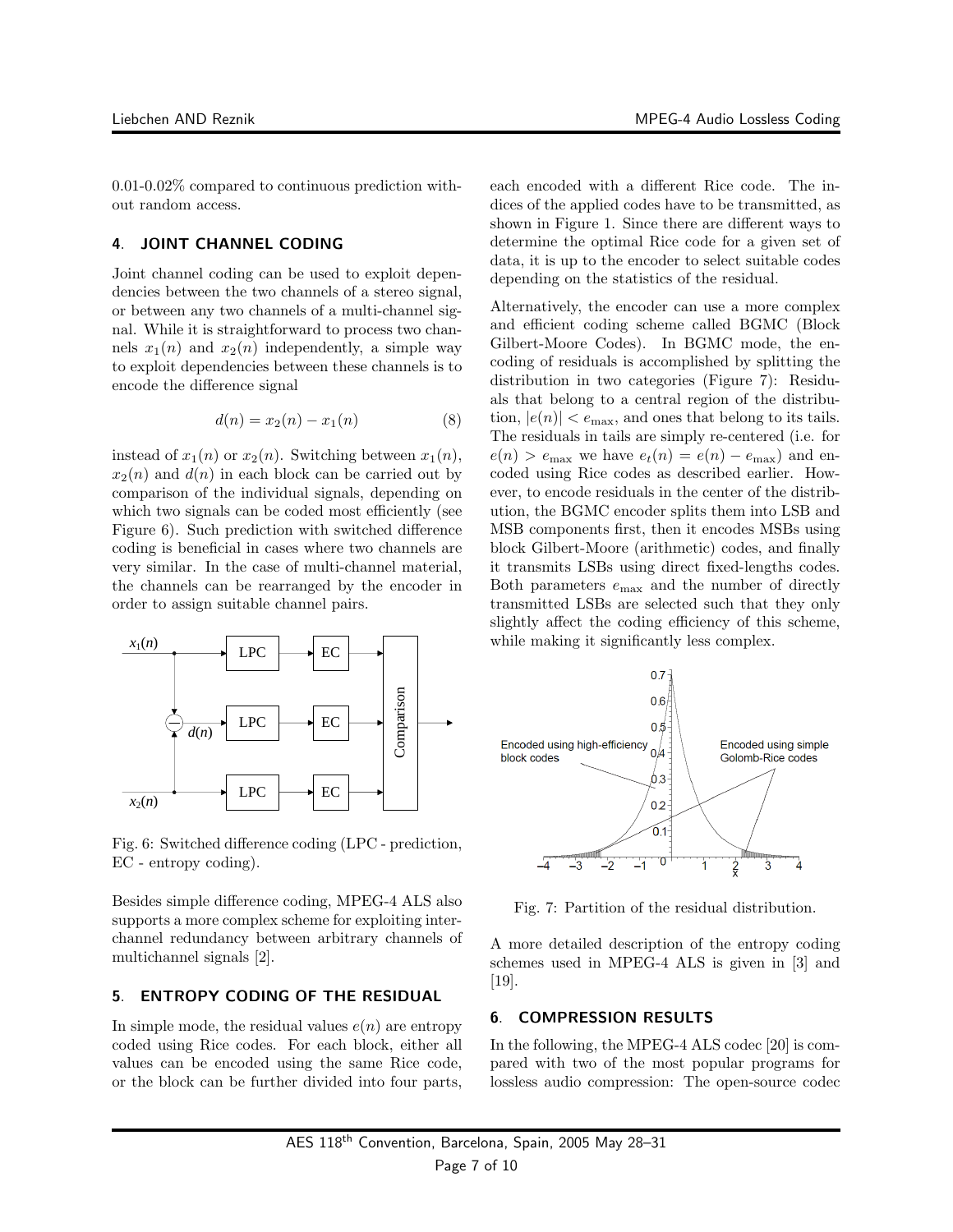FLAC [11], which uses forward-adaptive prediction as well, and Monkey's Audio (MAC 3.97) [16], a backward-adaptive codec identified by MPEG as the current state-of-the-art algorithm in terms of compression. Both codecs were run with options providing maximum compression (flac -8 and mac -c4000). The results for the ALS encoder were determined for a medium compression level (with the prediction order restricted to  $K \leq 60$ ) and a maximum compression level  $(K \leq 1023)$ , both with random access of 500 ms.

Apart from the bit stream syntax, MPEG does not specify how to realize some encoder features such as predictor adaptation or block length switching. Even though we used the best ALS encoder implementation so far, future improvements in terms of compression, speed, and trade-off between those two are still possible.

The tests were conducted on a 1.7 GHz Pentium-M system, with 1024 MB of memory. The test material was taken from the standard set of audio sequences for MPEG-4 Lossless Coding. It comprises nearly 1 GB of stereo waveform data with sampling rates of 48, 96, and 192 kHz, and resolutions of 16 and 24 bits.

# 6.1. Compression Ratio

In the following, the compression ratio is defined as

$$
C = \frac{CompressedFileSize}{OriginalFileSize} \cdot 100\%,\qquad(9)
$$

where smaller values mean better compression. The results for the examined audio formats are shown in Table 1 (192 kHz material is not supported by the FLAC codec).

| Format            | <b>FLAC</b> | $\rm{MAC}$ | <b>ALS</b><br>medium | <b>ALS</b><br>maximum |
|-------------------|-------------|------------|----------------------|-----------------------|
| 48/16             | 48.6        | 45.3       | 45.5                 | 44.7                  |
| 48/24             | 68.4        | 63.2       | 63.3                 | 62.7                  |
| $96\overline{24}$ | 56.7        | 48.1       | 46.5                 | 46.2                  |
| 192/24            |             | 39.1       | 37.7                 | 37.6                  |
| Total             |             | 48.9       | 48.3                 | 47.8                  |

Table 1: Comparison of average compression ratios for different audio formats (kHz/bits).

The results show that ALS at maximum level outperforms both FLAC and Monkey's Audio for all formats, but particularly for high-definition material (i.e. 96 kHz / 24-bit and above). Even at medium level ALS delivers the best overall compression.

# 6.2. Complexity

The complexity of different codecs strongly depends on the actual implementation, particularly that of the encoder. As mentioned earlier, the ALS encoder is just a snapshot of an ongoing development. Thus, we restrict our analysis to the ALS reference decoder [20], a simple C code implementation with no further optimizations. The compressed data was generated by the currently best encoder implementation.

The average CPU load for real-time decoding of various audio formats, encoded at different complexity levels, is shown in Table 2. Even for maximum complexity, the CPU load of the MPEG-4 ALS reference decoder is only around 20-25%, which in return means that file based decoding is at least 4-5 times faster than real-time.

| Format | $\mathbf{ALS}$<br>low | <b>ALS</b><br>medium | $\mathbf{ALS}$<br>maximum |
|--------|-----------------------|----------------------|---------------------------|
| 48/16  | 1.6                   | 4.9                  | 18.7                      |
| 48/24  | 1.8                   | 5.8                  | 19.6                      |
| 96/24  | $3.6\,$               | 12.0                 | 23.8                      |
| 192/24 | ճ 7                   | 22.8                 | 26.7                      |

Table 2: Average CPU load (percentage on a 1.7 GHz Pentium-M), depending on audio format (kHz/bits) and ALS encoder complexity.

The MPEG-4 ALS codec is designed to offer a large range of complexity levels. While the maximum level achieves the highest compression at the expense of slowest encoding and decoding speed, the faster medium level only slightly degrades compression, but decoding is significantly less complex than for the maximum level (around 5% CPU load for 48 kHz material). Using a low-complexity level  $(K < 15$ , Rice coding) degrades compression by only 1-1.5% compared to the medium level, but the decoder complexity is further reduced by a factor of three (less than 2% CPU load for 48 kHz material). Thus, MPEG-4 ALS data can be decoded even on hardware with very low computing power.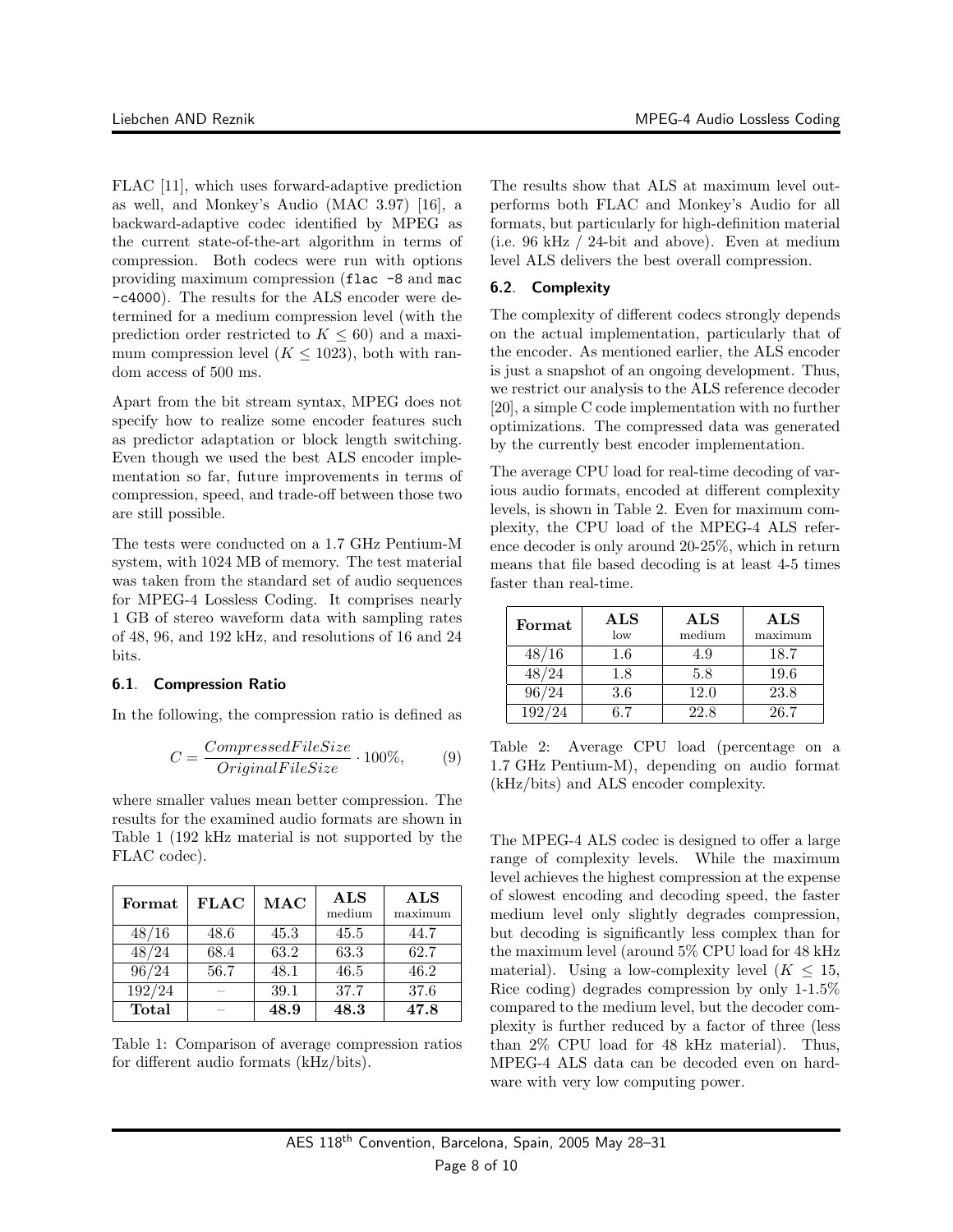# 7. APPLICATIONS

MPEG-4 ALS defines efficient and fast lossless audio compression techniques for both professional and consumer applications. It offers many features not included in other lossless compression schemes:

- General support for virtually any uncompressed digital audio format.
- Support for PCM resolutions of up to 32-bit at arbitrary sampling rates.
- Multi-channel / multi-track support for up to 256 channels (including 5.1 surround).
- Support for 32-bit floating-point audio data.
- Fast random access to the encoded data.
- Optional storage in MP4 file format (allows multiplex with video).

Examples for the use of lossless audio coding in general and MPEG-4 ALS in particular include both professional and consumer applications:

- Archival systems (broadcasting, studios, record labels, libraries)
- Studio operations (storage, collaborative working, digital transfer)
- High-resolution disc formats
- Internet distribution of audio files
- Online music stores (download)
- Portable music players

In the case online music stores, downloads of the latest CD releases will no longer be restricted to lossy formats such as MP3 or AAC. Instead, the consumer can purchase all tracks in full quality of the original CD, but still receive the corresponding files at reduced data rates.

Furthermore, MPEG-4 ALS is not restricted to audio signals, since it can also be used to compress many other types of signals, such as medical (ECG, EEG) or seismic data.

A global standard will facilitate interoperability between different hardware and software platforms, thus promoting long-lasting multivendor support.

# 8. CONCLUSION

MPEG-4 Audio Lossless Coding (ALS) is a highly efficient and fast lossless audio compression scheme for both professional and consumer applications which offers many innovative features. It is based on a codec developed by Technical University of Berlin. Further improvements and extensions were contributed by RealNetworks and NTT.

Maximum compression can be achieved by means of high prediction orders together with efficient quantization of the predictor coefficients and adaptive block length switching. Using low and medium complexity modes, real-time encoding and decoding is possible even on low-end devices.

In the course of standardization, MPEG-4 ALS has reached the FPDAM (Final Proposed Draft Amendment) stage [2] in January 2005. It is therefore expected to become an international standard by the end of 2005.

# 9. REFERENCES

- [1] ISO/IEC 14496-3:2001, "Information technology - Coding of audio-visual objects - Part 3: Audio," International Standard, 2001.
- [2] ISO/IEC JTC1/SC29/WG11 N7016, "Text of 14496-3:2001/FPDAM 4, Audio Lossless Coding (ALS), new audio profiles and BSAC extensions," 71st MPEG Meeting, Hong Kong, China, January 2005.
- [3] T. Liebchen and Y. Reznik, "MPEG-4 ALS: An Emerging Standard for Lossless Audio Coding," Data Compression Conference, Snowbird, USA, 2004.
- [4] T. Liebchen, Y. Reznik, T. Moriya, and D. Yang, "MPEG-4 Audio Lossless Coding," 116th AES Convention, 2004.
- [5] T. Liebchen, "An Introduction to MPEG-4 Audio Lossless Coding," Proc. IEEE ICASSP, 2004.